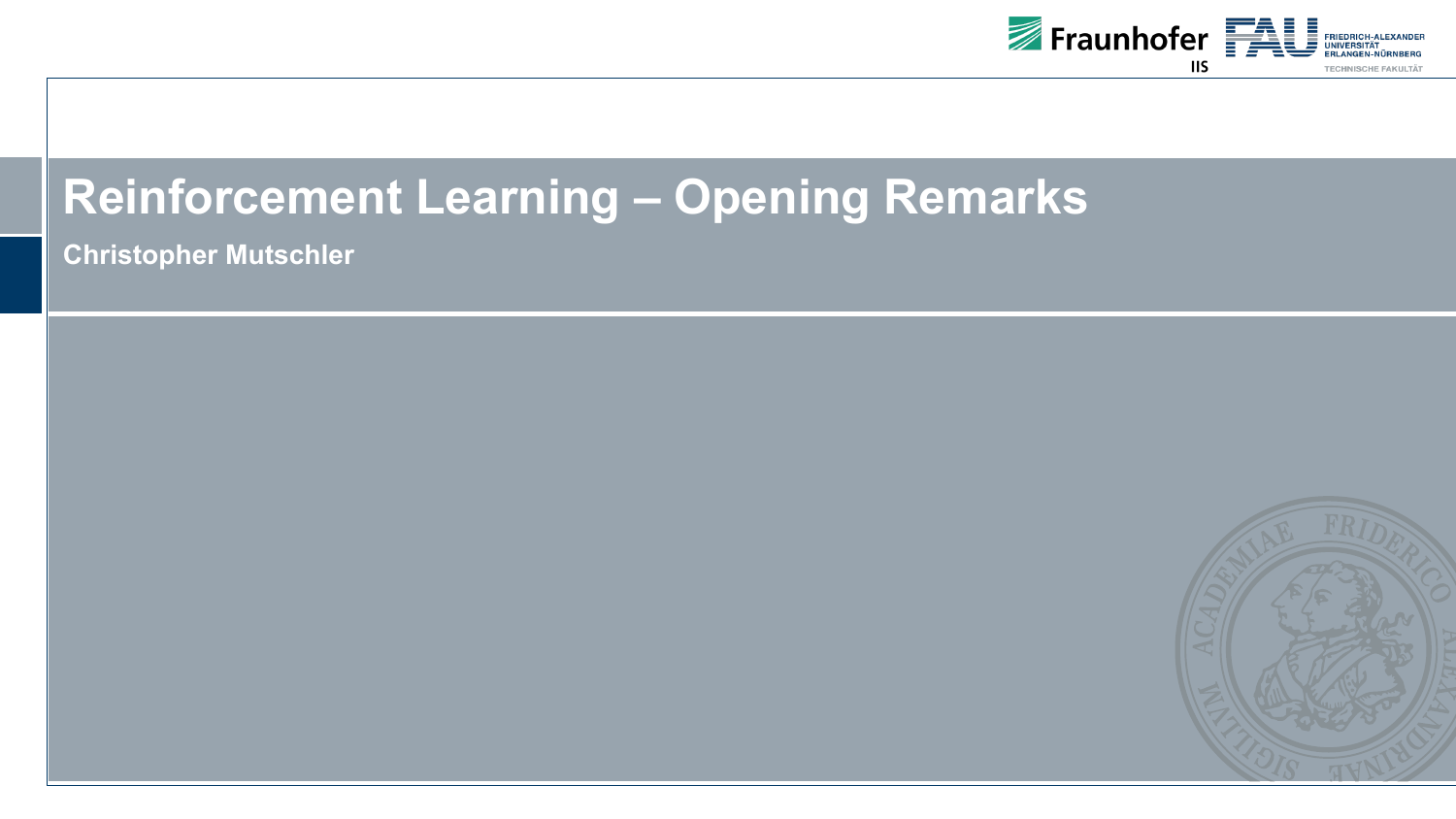

## **COVID-19**

What we wanted to do:

• Originally, we planned to do everything in presence (or at least something hybrid)

What we are doing:

- Lecture material  $\rightarrow$  online lessons (all available in the week before Q&A)
- Q&A Zoom meetings aligned with the original time plan
- Online Zoom-Exercises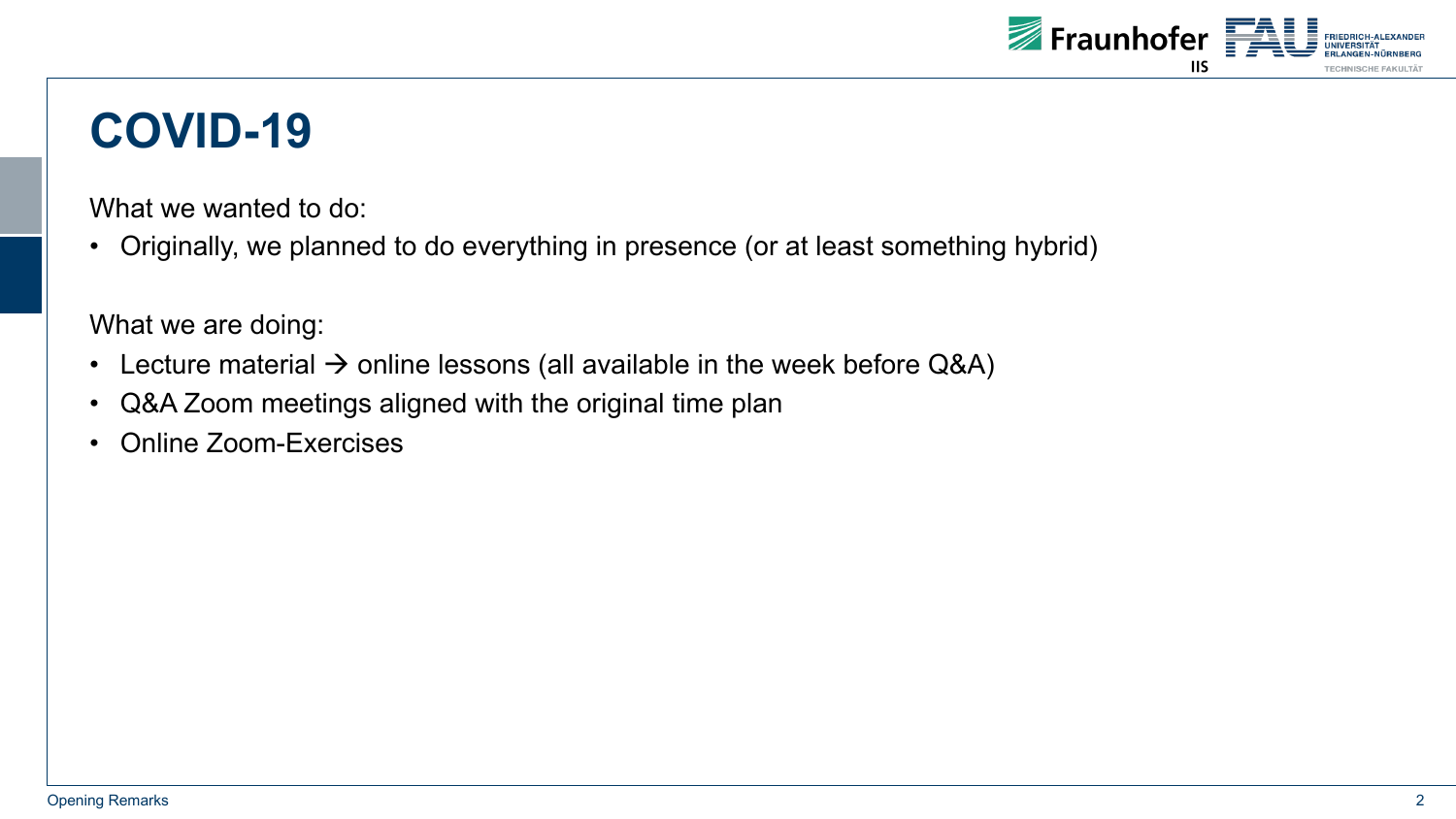

#### **Code of Conduct**

For efficient zoom meetings:

- Please **mute your microphone** unless you are speaking
- **Turn on** your **video** to increase presence

If you see technical issues:

• Please tell me immediately in chat or by raising your hand  $\odot$ 

**Important: Please do not record the meeting!**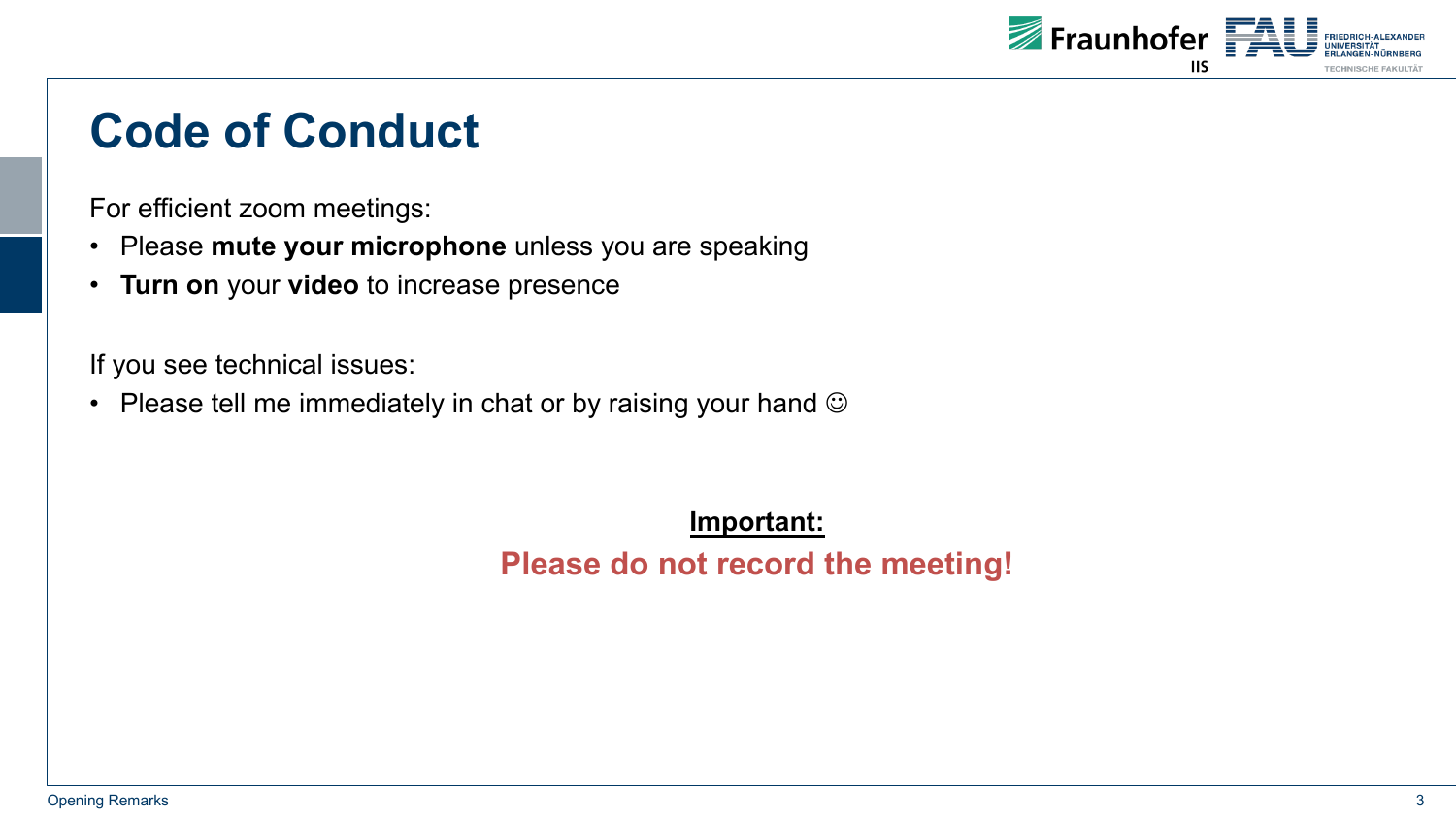

# **Class Logistics**

- We (will start with) use studon for main communication
- If you have any questions, you can also write to







Christopher christopher.mutschler@iis.fraunhofer.de

Lukas lukas.schmidt@iis.fraunhofer.de sebastian.rietsch@iis.fraunhofer.de**Sebastian** 

• If we will ever use a password somewhere, it will be: **FAU\_RL\_2021**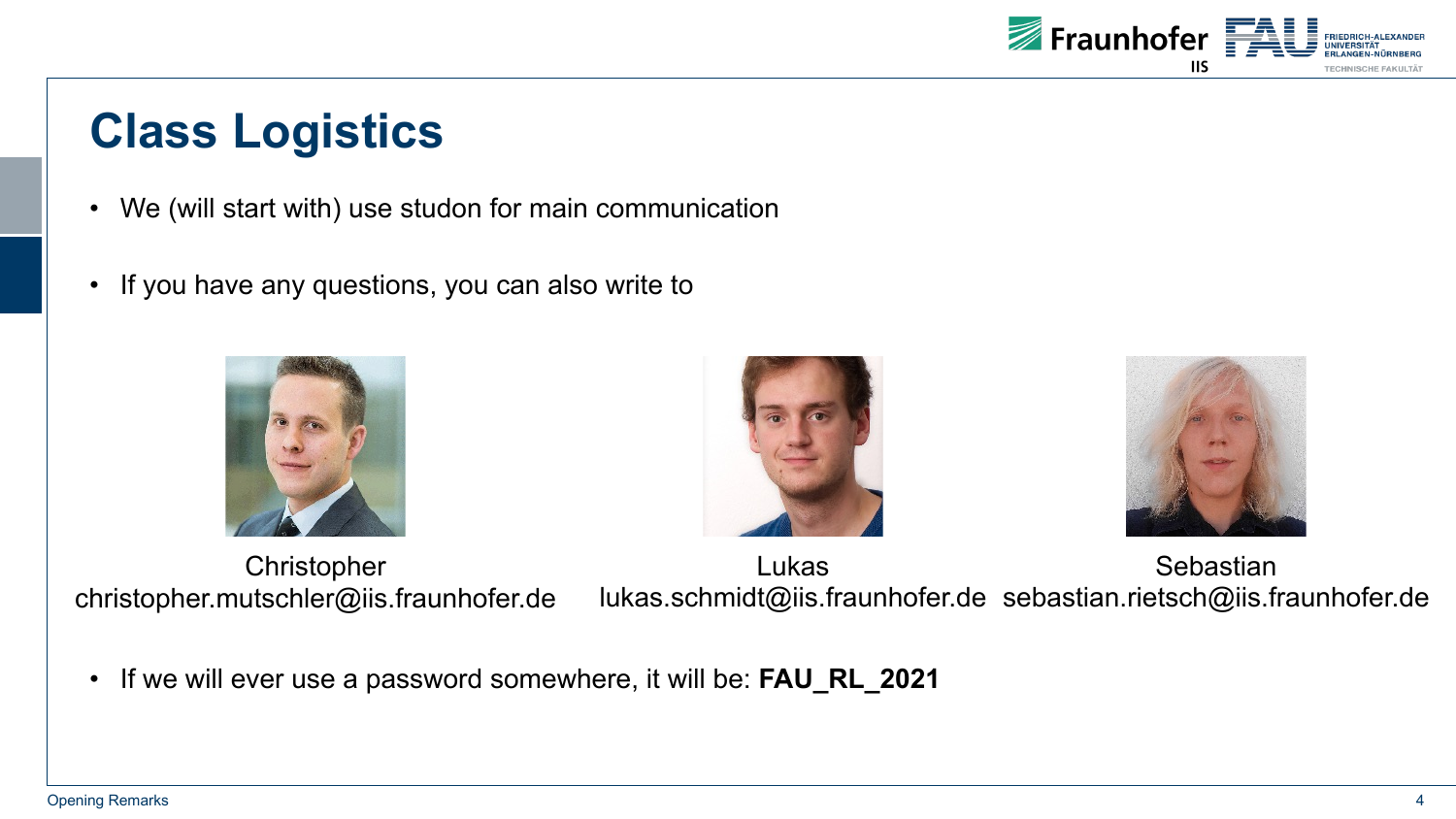

# **Syllabus**

- What pre-requisites do we expect?
	- Analysis/Calculus
	- Multivariate Statistics
	- Machine Learning
	- Python
- How can you get them?
	- Attending basic lectures  $\odot$
	- Or dive into one of them:



*Kevin Murphy: Machine learning; a probabilistic perspective.*



*Christopher Bishop: Pattern Recognition and Machine Learning*



*Ian Goodfellow and Yoshua Bengio and Aaron Courville: Deep Learning*

• You will find RL literature in Lesson 1.01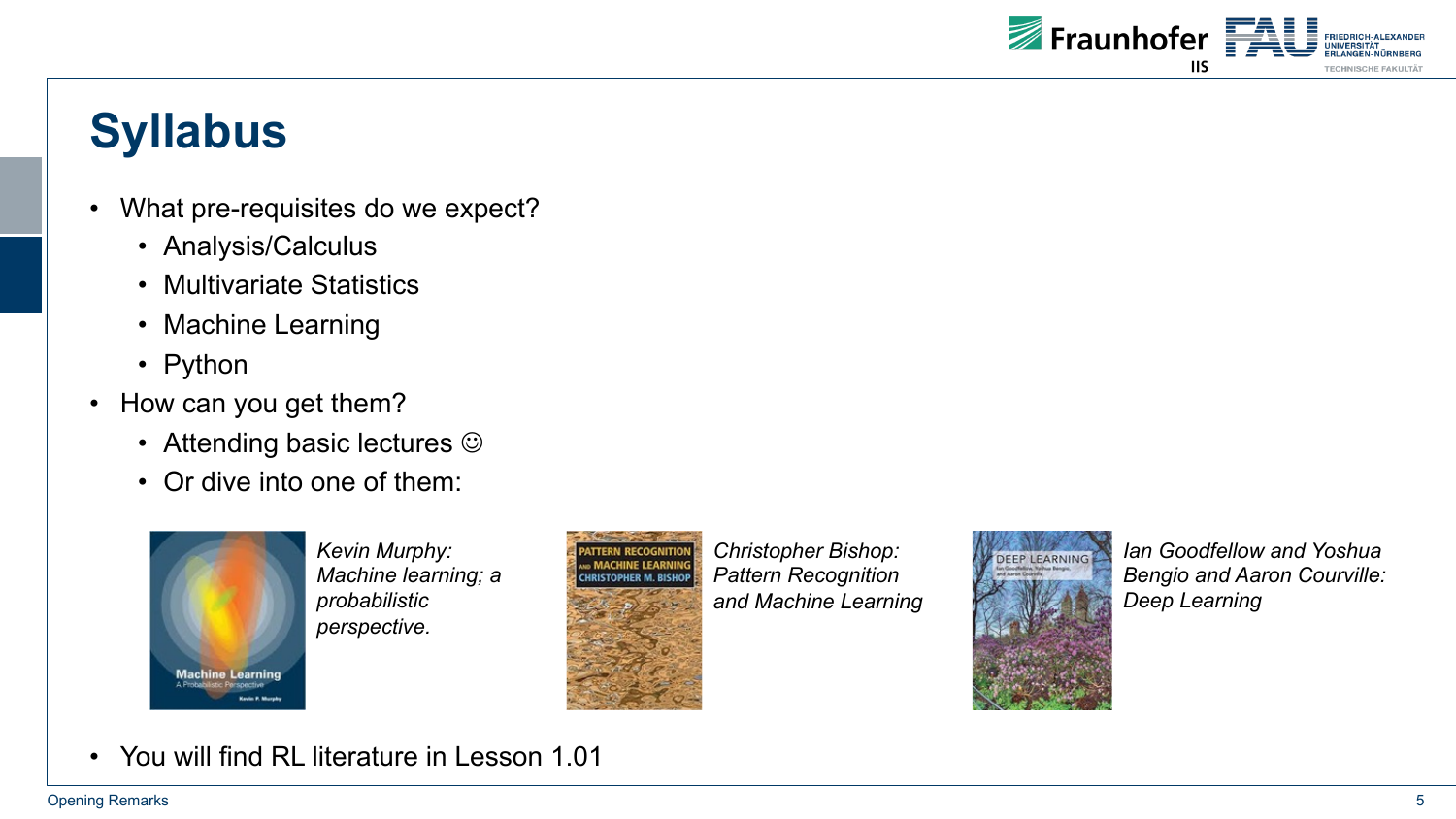

# **Syllabus**

| Lecture (consultation hour: Thursday 8:30-10:00)<br>https://fau.zoom.us/j/68176752775?pwd=UDdPdjdMbXZsSjc2eFdoVzkrTEFnQT09 |                                            | <b>Exercises (Mondays: 10:15 - 11:45)</b><br>https://fau.zoom.us/j/61413002667?pwd=VEE1TkdxZy9jTFRGYXZoNEh1S1pyUT09 |                                                                                    |
|----------------------------------------------------------------------------------------------------------------------------|--------------------------------------------|---------------------------------------------------------------------------------------------------------------------|------------------------------------------------------------------------------------|
| 15.04.                                                                                                                     | Introduction to RL $(Q&A: 22.04.)$         | 19.04.                                                                                                              | <b>Environments &amp; MDPs</b>                                                     |
| 22.04.                                                                                                                     | Dynamic Programming (Q&A: 29.04.)          | 26.04.                                                                                                              | DP: Policy & Value Iteration                                                       |
| 29.04.                                                                                                                     | Model-Free Prediction (Q&A: 06.05.)        | 03.05.                                                                                                              | Intro to OpenAI Gym + TD-Learning                                                  |
| 06.05.                                                                                                                     | Model-Free Control (Q&A: 20.05.)           | 10.05.                                                                                                              | SARSA and Q-Learning in Gym                                                        |
| 13.05.                                                                                                                     | Holiday                                    | 17.05.                                                                                                              | Intro to PyTorch                                                                   |
| 20.05.                                                                                                                     | Value Function Approximation (Q&A: 27.05.) | 24.05.                                                                                                              | <b>DQNs</b>                                                                        |
| 27.05.                                                                                                                     | Policy-based RL #1 (Q&A: 10.06.)           | 31.05.                                                                                                              |                                                                                    |
| 03.06.                                                                                                                     | Holiday                                    | 07.06.                                                                                                              | <b>Policy Gradients: Vanilla Policy</b><br><b>Gradient, Advantage Actor-Critic</b> |
| 10.06.                                                                                                                     | Policy-based RL #2 (Q&A: 17.06.)           | 14.06.                                                                                                              |                                                                                    |
| 17.06.                                                                                                                     | Model-based RL (Q&A: 24.06.)               | 21.06.                                                                                                              |                                                                                    |
| 24.06.                                                                                                                     | <b>Offline RL (Q&amp;A: 01.07.)</b>        | 28.06.                                                                                                              | Imitation Learning: Behavioral Cloning                                             |
| 01.07.                                                                                                                     | Dependable RL (Q&A: 08.07.)                | 05.07.                                                                                                              |                                                                                    |
| 08.07.                                                                                                                     | Exploration Strategies (Q&A: 15.07.)       | 12.07.                                                                                                              |                                                                                    |
| 15.07.                                                                                                                     | $? + Q&A$                                  |                                                                                                                     |                                                                                    |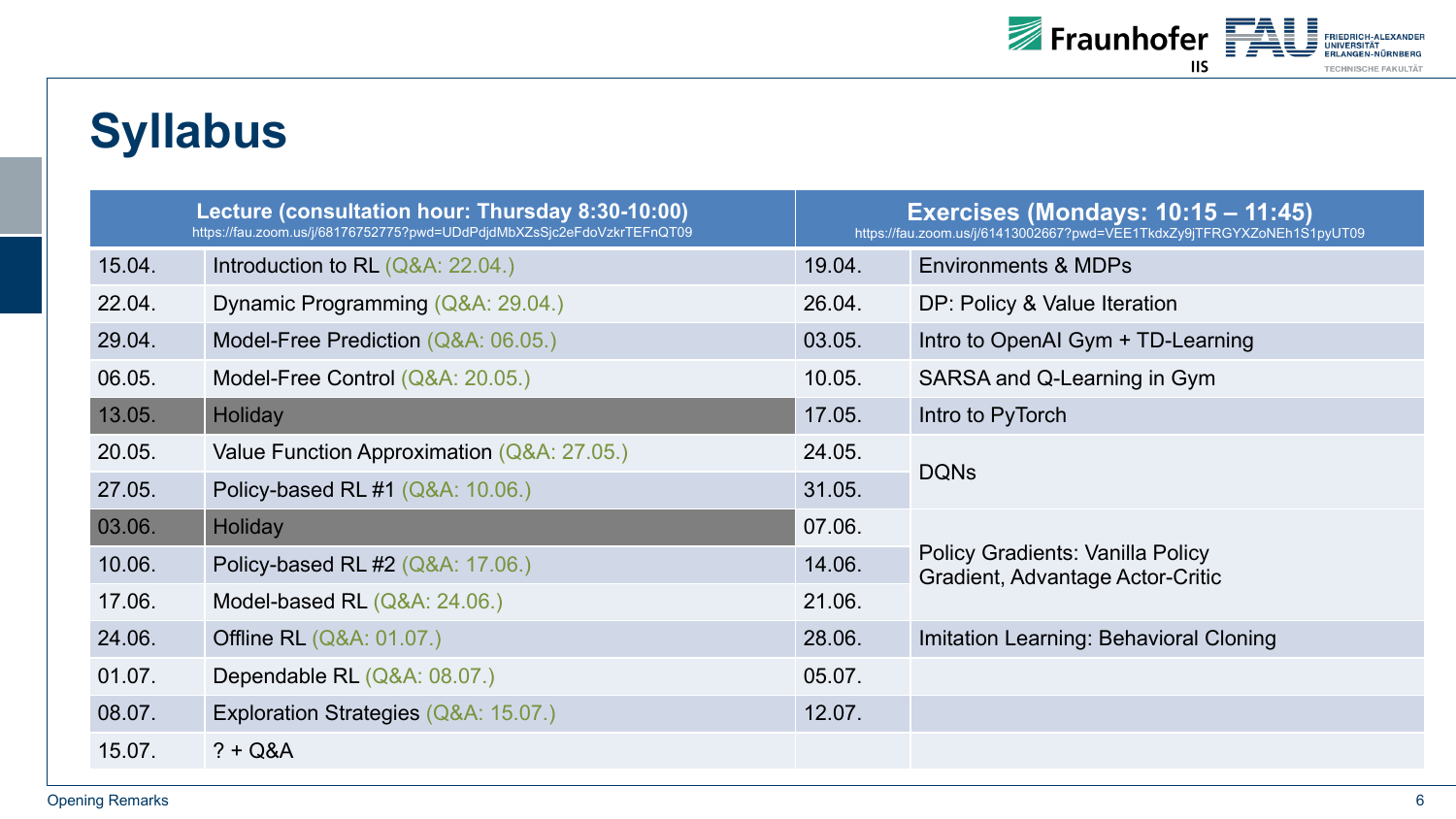

# **Syllabus**

#### **Tips & Tricks: How to succeed**

- Play with the jupyter notebooks as I suggest in the videos
- Keep in mind: look lesson in time then you can also benefit from the Q&A meetings!
- Attend the exercises and implement them
- Q&A sessions are open to everybody! (even though you do not an exam) just like under normal conditions.